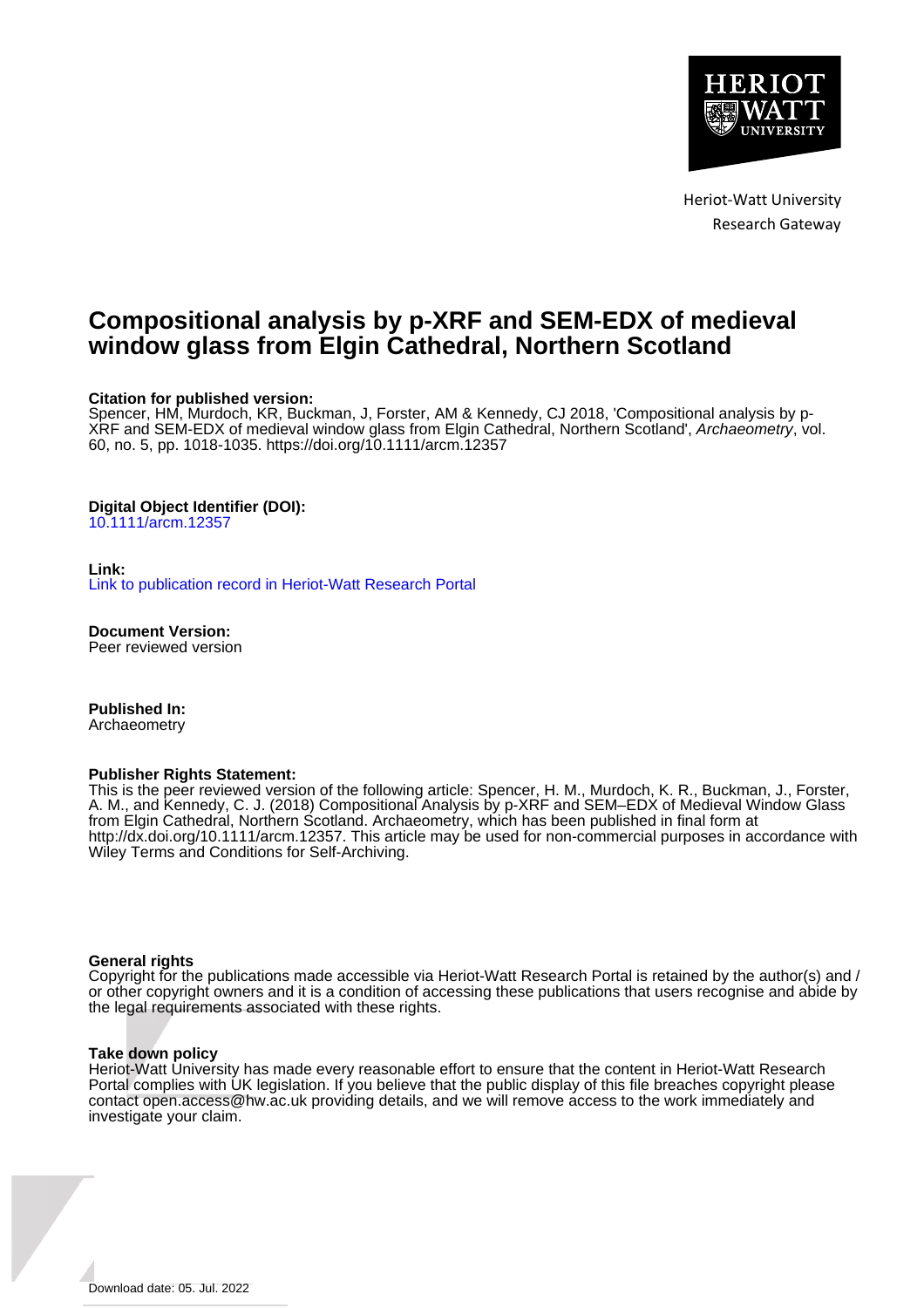# COMPOSITIONAL ANALYSIS BY P-XRF AND SEM-EDX OF MEDIEVAL WINDOW GLASS FROM ELGIN CATHEDRAL, NORTHERN SCOTLAND

Helen M. Spencer\*1, K. Robin Murdoch<sup>2</sup>, Jim Buckman<sup>1</sup>, Alan M. Forster<sup>1</sup>, Craig J. Kennedy<sup>1</sup>

*School of Energy, Geoscience, Infrastructure and Society, Heriot Watt University, Edinburgh, Scotland, United Kingdom, EH14 4AS*

*Harlaw Heritage, Balerno, Edinburgh, Scotland, United Kingdom*

\* Corresponding Author. Email: hms1@hw.ac.uk

Word count : 5864 (including bibliography)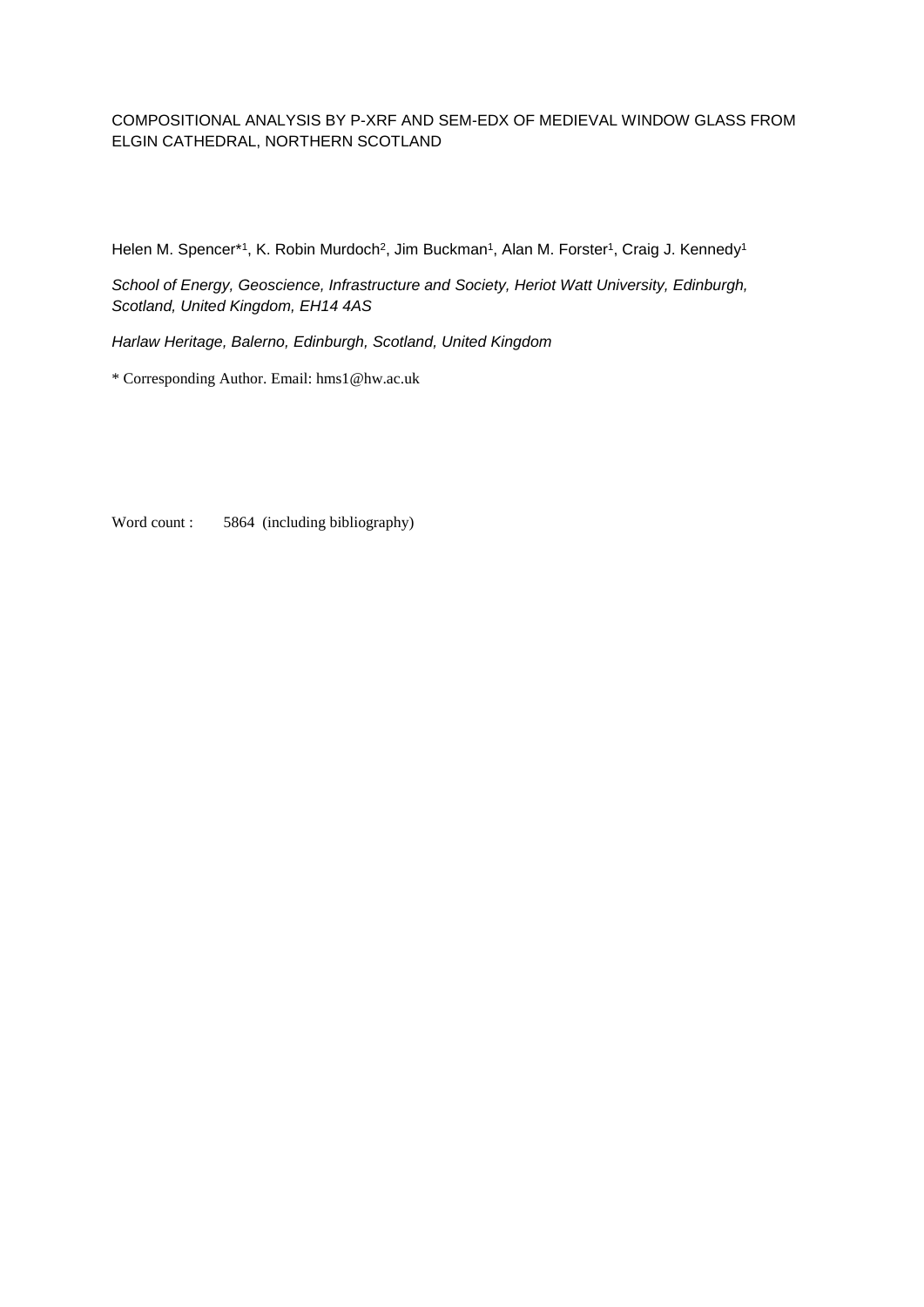# ABSTRACT

Thirty shards of medieval window glass from Elgin Cathedral in North-East Scotland have been subjected to compositional analysis by portable-X-Ray Fluorescence and Scanning Electron Microscopy –Energy Dispersive X-ray Spectroscopy.

Comparison with previous analytical studies suggests the majority of the glass was probably produced in France, while a smaller group may have been made in Germany. Significant differences in base glass composition were observed between colours. Two distinct blue glasses compositions were identified.

The composition of the grisaille paint differs from paint on the continent providing the first evidence that it was made with local Scottish lead and iron pigments. This work represents the largest analytical study of Scottish medieval window glass yet undertaken and presents insights into the transfer of medieval materials, technologies and trade routes.

Keywords: Medieval, glass, SEM-EDX, p-XRF, Scotland, window, grisaille. Elgin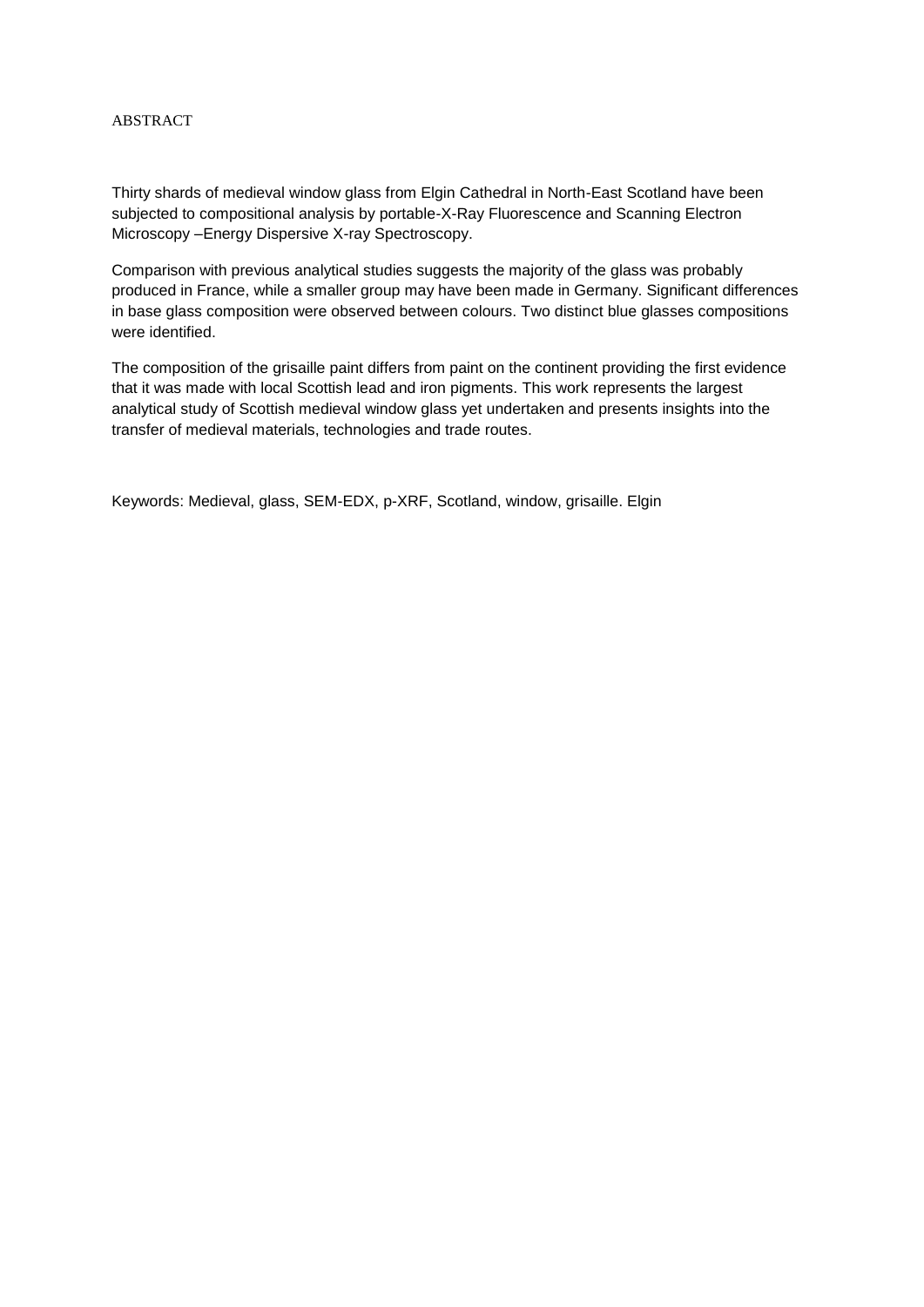# RESEARCH AIM

The aim of this research was to examine the elemental characteristics of glass recovered from Elgin Cathedral, Scotland, in order to understand their chemical nature and determine similarities between the Elgin glass and samples recovered from other sites in Europe of a similar age.

# INTRODUCTION

History of Elgin Cathedral

Elgin Cathedral is a historic ruin in Elgin, Moray in North-East Scotland (figure 1). A cathedral was first built on the present site in 1224 on land granted by King Alexander II on the outskirts of the historic burgh of Elgin, close to the River Lossie (Fawcett and Oram, 2014). The new cathedral was one of the earliest in Scotland to be built in a cruciform plan with a double-aisled nave and this new design is likely to have influenced the size and design of the window openings (Simpson, 1965). In 1270 there was an extensive rebuilding program after a fire and an octagonal chapter house, which is still mostly intact, dates from this major enlargement. Following an attack by King Robert III's brother the 'Wolf of Badenoch', further rebuilding took place in 1390 (Fawcett and Oram, 2014).The gable wall above the double-door entrance between the original west towers was rebuilt and within this wall still remains the outline and stone stub tracery work, of what was once a large rose window. The length of the choir was doubled and outer aisles added to the northern and southern walls of both the nave and choir.

A further attack in 1402 again resulted in partial destruction by fire. Following the Scottish Reformation in 1560, the cathedral was abandoned and there are records that the lead roof was removed in 1567, following which the cathedral fell into decay (Fawcett and Oram, 2014). Efforts were only made to halt the degradation of the building in the 19th century but by then the building was in a ruinous condition (Hall et al., 1998).

Windows and Glass at Elgin Cathedral

At Elgin, as elsewhere in Scotland, window glass from this period only survives in the archaeological record (Spencer and Kennedy, 2015). The only historical information about the window glass at Elgin is that the See of Moray records that the glazier employed at the original building of the cathedral in the early 13th century was called 'Richard the Glazier' (MacGibbon and Ross, 1896) and the same Richard the Glazier is thought to appear as a witnesses in a charter of Bishop Andrew of Moray in 1237.

After each of the rebuilds it is likely that the glazing design will have changed to reflect the preferred designs of the day. For example, following the 1390 attack on the cathedral a great window was installed in the main west portal and the chapter house received narrow lancet windows (Simpson, 1965). New building techniques would also have allowed the enlargement of the windows, increasing the amount of glazing at each point the building was refurbished. MacGibbon and Ross (1896) and Simpson (1965) commented that the original cruciform design was predominantly influenced by a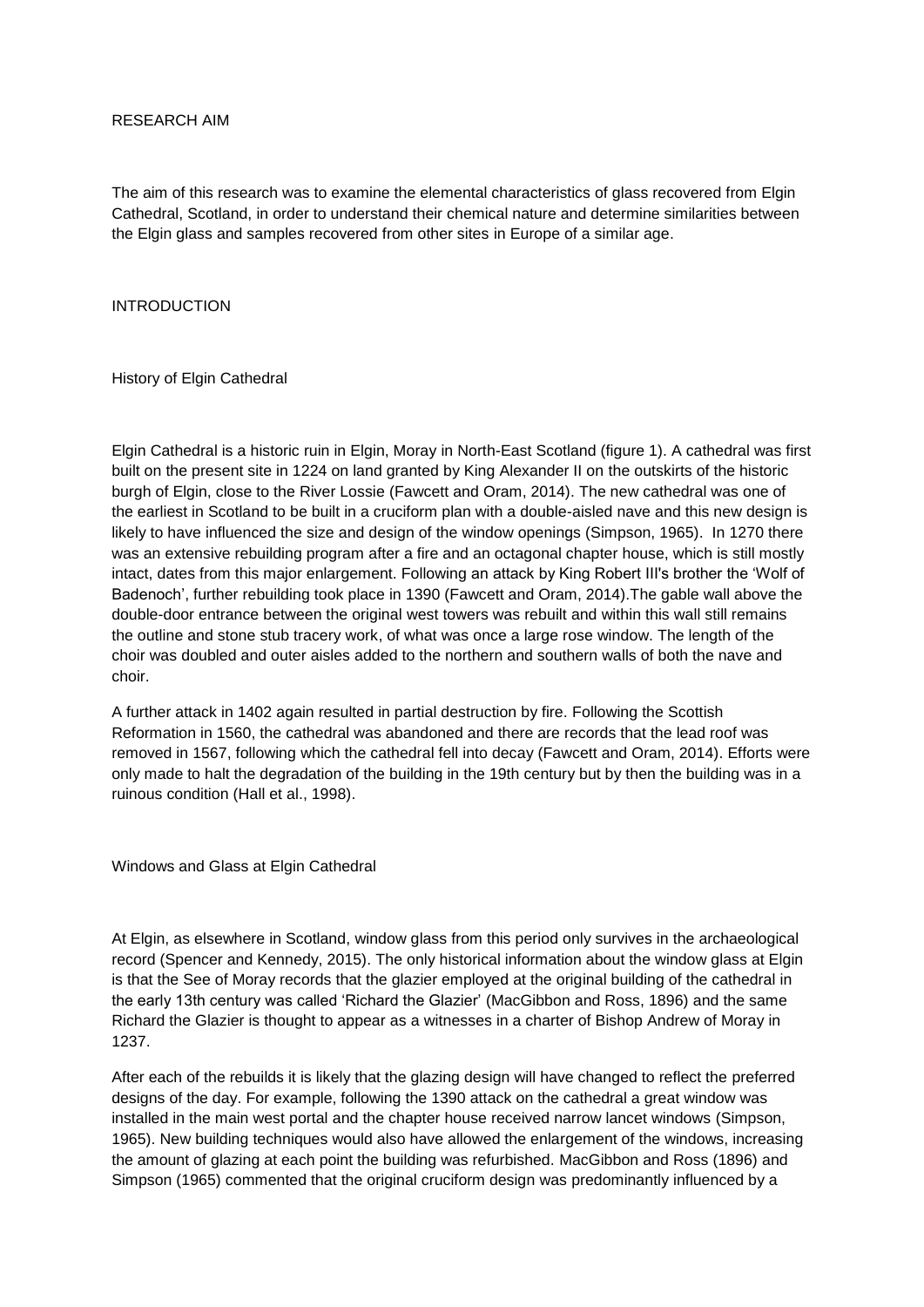French character, however the rebuilding after 1270, particularly of the chapterhouse, was clearly also influenced by English architecture (Fawcett and Oram, 2014).

The Cathedral site at Elgin has been excavated a number of times, but not all records survive. An assemblage of 1295 shards of glass is held in the collections of Elgin Museum and most of these were excavated in the mid to later 1970's from excavations close to the Cathedral, although some may have come from 19th century clearing of the cathedral itself (Murdoch, 2013). Further watching briefs and small trench excavation took place in 1989, 1996 and 2012 but no glass was recorded as being found (RCAHMS, 2015).

# Appearance of glass recovered from Elgin Cathedral

Several investigators have studied the glass assemblage from Elgin Cathedral. Graves (1985) studied the typology and stylistic attributes of 241 shards of glass as part of a larger survey of Scottish medieval glass. Murdoch (2013) was commissioned by Historic Scotland (now Historic Environment Scotland) to undertake a visual examination of the collection of glass shards held in the care of the agency. The majority of the assemblage studied was of plain 'white' glass. This is glass where, although ranging in shade from pale blue to pale green, any colouring of the glass is not likely to have been intentional. 14.3% of the samples were painted (grisaille) and only 6% of the group was deliberately coloured 'pot-metal' glass. Figure 2 shows a selection of the grisaille fragments.

The presence of a significant number of plain rectangular, parallel sided fragments may suggest an arcade or framed window where the main panel is enclosed in a frame of glass or border.

The designs painted on the grisaille were generally foliate and can be compared with similar styles in England and France. Graves (1985) and Murdoch (2013) both stylistically attribute the majority of the grisaille glass recovered from Elgin to the 13th century. Graves (1985) comments that 'if the fashion in Scottish glass was similar to that in England, the Elgin glass would date from the period c 1224-1270'. Many of the pieces have cross hatched decoration which generally went out of fashion in English and French window glass in the second half of the 13th century with clear grounds being preferred (Marks, 1993). Graves (1985) considered the Elgin grisaille work to be even more detailed than similar crosshatched grisaille work at Chartres and Troyes. An unusual pattern found, almost exclusively in Scotland, at Elgin is that of the double trefoil, with a smaller trefoil being painted inside a larger one on cross-hatched grounds (Murdoch, 2013). There are stylistic parallels with glass from nearby Spynie Palace of a similar date (Graves, 2002) and similar, but single, trefoils are found at both Lincoln Cathedral and York Minster dated to the first half of the 13th century (O'Connor and Haselock, 1977) and more recently noted at St Andrew's Cathedral. There is also the inclusion of berries, similar to a style found at Beverley Minster (Graves, 1996). A smaller number of shards lack the cross-hatched decoration, and may possibly be from the early 14th century. Murdoch (2013) who studied a greater number of samples from Elgin, considers some of the grisaille to be more naturalistic in form and therefore possibly from the early 14th century. Only 6% of the assemblage is of coloured glass, also pointing to an earlier date as during later periods there would likely have been more extensive use of colour (Brown and O'Connor, 1991). The lack of a published full excavation report and therefore details of the contexts and further dating evidence means this cannot be corroborated by the archaeological record at present.

There are many unanswered questions as to where the glass at Elgin originated and the forms in which it arrived on site. Here, a scientific investigation is undertaken in order to better understand the composition, technology of manufacture and the provenance of the Elgin glass.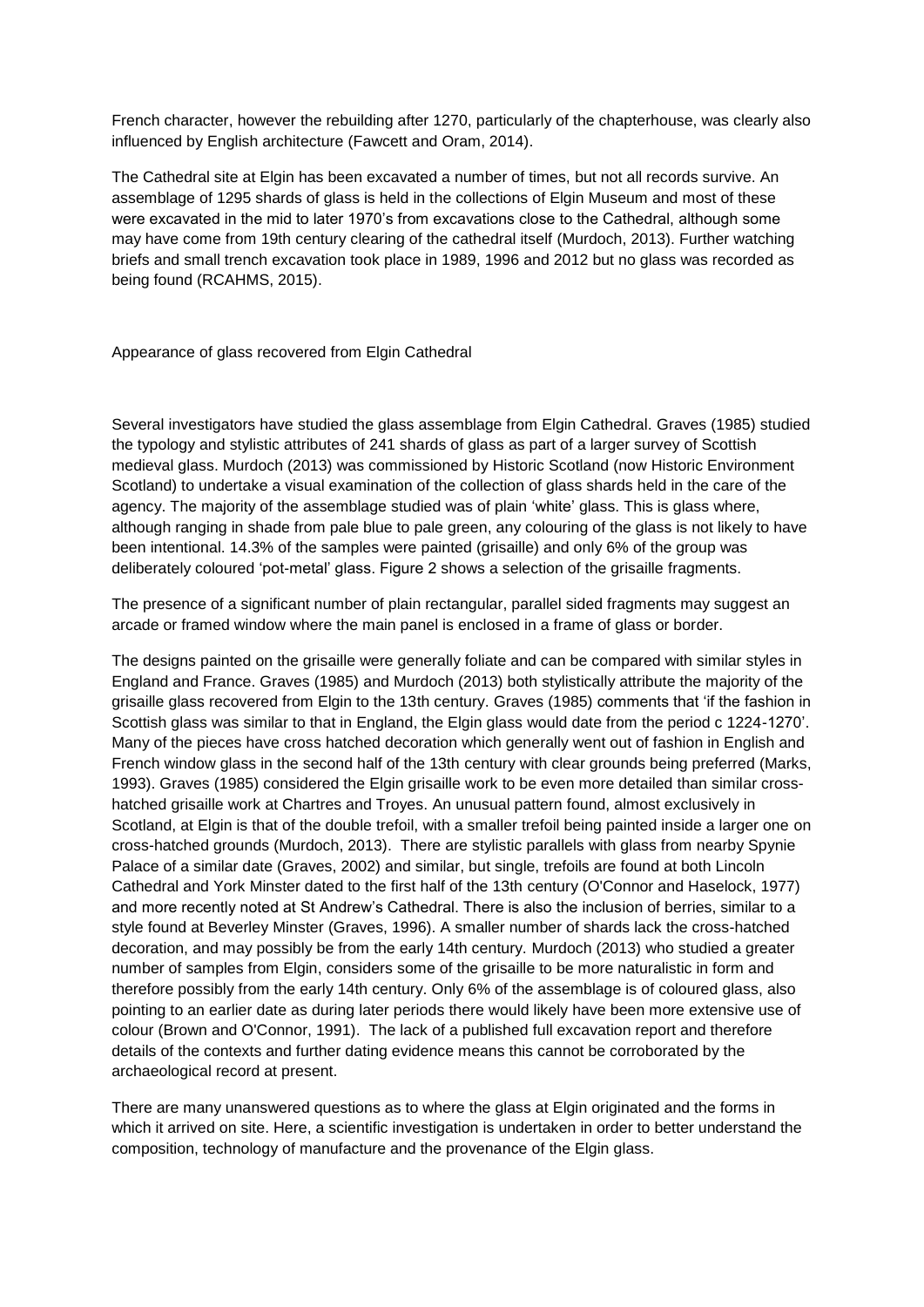## MATERIALS AND METHODS

Samples

Although a large number of fragments were studied by Murdoch (2013) relatively few were deemed suitable for scientific analysis. The majority of the glass fragments had corroded in the ground, and although the shape and form of the shards was still intact, the original glass had been substituted by thick, opaque black and brown corrosion crusts. Some of the shards appeared to have been heat damaged as they are significantly distorted. This is unlikely to have occurred post deposition, suggesting that these fragments fell into the archaeological record following major fire damage.

Most were black and opaque and when sampled little 'heart glass' – intact glass in the centre of the sample - remained. The elemental composition of the heavily corroded glass would not have been consistent with the original compositions. Therefore 31 fragments of glass were selected, based primarily on their heavier weight which suggested that sufficient heart glass remained for examination. From the samples selected for analysis; 8 were coloured 'pot-metal', 5 were painted grisaille and the remainder was plain 'white' glass which ranged in hue from pale green to pale blue.

## Portable X-ray fluorescence (p-XRF)

Portable X-ray fluorescence is by its nature a surface technique. In order to analyse the 'heart glass' the heavily corroded surfaces were manually abraded. It was not possible to polish the surfaces prior to analysis and this will possibly lead to some discrepancy and errors in the analysis.

Portable X-ray fluorescence (p-XRF) analysis of the samples was undertaken using a Niton XL3t portable XRF system with a 'GOLDD' detector. The XL3t was placed against the glass and X-rays generated when the nosecone was in direct contact with the surface. The X-ray spot-size was 8 mm in diameter. The nosecone of the XL3t was flushed with helium to improve light element detection. The lightest detectable element for the XL3t, even under a helium flush, is Mg. The XL3t was controlled by hand. The Cu/Zn Mining mode was selected for use, which allowed the simultaneous detection of over 20 elements, including those of interest in the analysis of historical glass (P, S, K, Mg, Sr, Ca, As and Mn). The Cu/Zn Mining mode utilizes four separate conditions to determine the concentrations in parts per million of selected elements. The onboard software for the XL3t uses a Fundamental Parameters algorithm to determine concentrations of each element within the range of those analyzed. Of the four conditions, only three were needed to gain readings of the elements needed for windows analysis: main (15 s), low (15 s) and light (20 s), making a total sample time of 50 s for an elemental analysis. The spectra and values obtained from the XL3t (in parts per million) were downloaded to a computer for analysis. The values were divided by 10 000, and then multiplied according to a standard element oxide conversion table to produce a percentage by weight of each oxide and the values normalized to 100%. Only one analysis was taken for each sample due to the small area of glass exposed and the large spot size.

Scanning Electron Microscopy and Energy Dispersive X-ray analysis (SEM-EDX)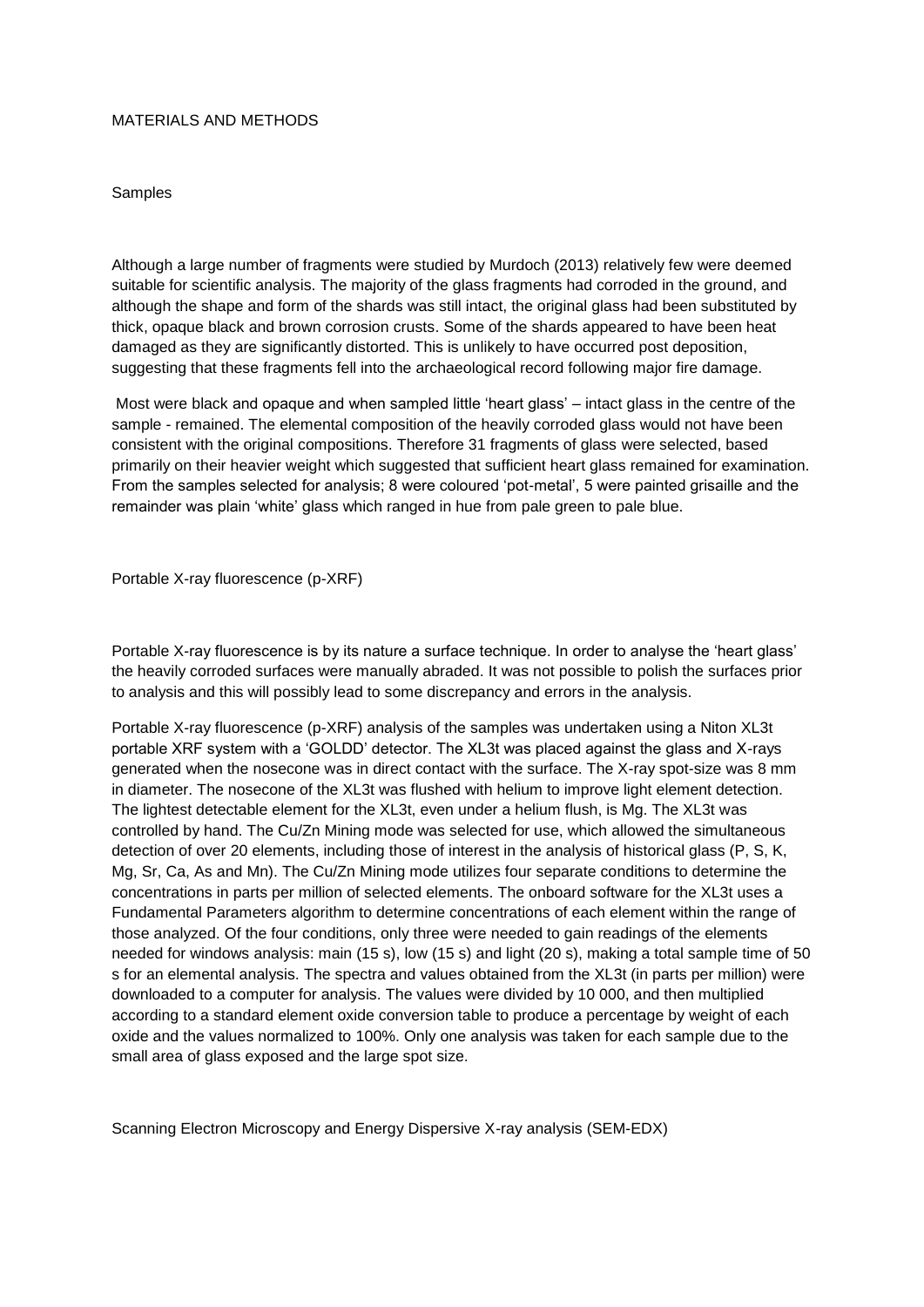Small samples of approximately 1-3 mm<sup>2</sup> were taken from each of the 31 samples to enable cross sections to be mounted for analysis. Samples were scribed with a diamond cutter and snipped with glass cutters. Each cross section was mounted in silicon moulds, using two-part Tiranti™ clear casting resin. The mounted samples were then ground and polished using a series of silicon-carbide papers and diamond polish to 3µm.

The samples were then analyzed using an XL30 LaB6/W ESEM equipped with Oxford Instruments Xmax 80 EDX detector. The ESEM was operated in low vacuum, with water vapour utilized as the imaging gas. The samples were placed on a stage inside the chamber with the pressure set to 0.8 Torr. Samples were viewed using the Back-Scattered detector (BSE) to determine the most appropriate areas to analyse. Areas were selected to be analyzed that were in the centre of the samples and away from the visible corroded surfaces. The EDX was set at an operating voltage of 20 kV. The working distance was set to 10 mm and the spot size set to 4.2. The area was analyzed for 20 seconds. The area analyzed each time was approximately 100 µm2. Each sample was analyzed three times, choosing a different area for each analysis. Virtual standards were pure oxides and minerals and quantification was carried out using the ZAF correction software. Oxide weight percentages were calculated stochiometrically. The average and standard deviations for the three measurements calculated.

The accuracy of the measurements by both methods was assessed by comparison with the measurement of glass standards of known elemental composition (Pilkington Glass Standards, and DDG). Table 1 shows the measurements recorded by p-XRF and SEM-EDX alongside the reported compositions of the standards.

# RESULTS AND DISCUSSION

The analyses made by P-XRF and by SEM-EDX are shown in table 2. SEM-EDX results are reported for all elements up to iron while the p-XRF results are reported for all elements identified heavier than potassium (percentages for calcium, manganese and iron oxides are reported for both methods, but the SEM-EDX results only considered in the discussion). The colours of the shards were determined according to Cramp (2005).The results of the analyses have been normalized for comparative purposes. They can only be classed as semi-quantitative due to the detection limits and the precision of the instruments.

As expected the EDX had better detection limits for the lighter atomic elements than the p-XRF, whereas the p-XRF demonstrated better detection limits of heavier atomic elements (Kennedy et al., 2013). EDX produced values for elements such as sodium, magnesium, phosphorous and silicon that can be treated with a level of confidence that the p-XRF could not. The p-XRF, in contrast, produced values for elements such as cobalt, copper, zinc, zirconium and titanium at a higher resolution that the EDX results. By undertaking both forms of analysis on the same samples, a fuller chemical profile can be gathered spanning a broad elemental range.

There was a degree of variation in the percentage of potassium and calcium detected by both methods. In some samples, the EDX detected a greater amount and in other samples the p-XRF produced the higher concentration. For example, sample B-O had a potassium composition of 18.09% using EDX and 15.56% when analyzed by p-XRF; while sample K-Z had a potassium composition of 18.77% when analyzed by EDX and 20.45% when analyzed by p-XRF. After consideration and comparison to the calibration standard data it was decided to use the SEM-EDX data for all elements to calcium and the p-XRF data for all heavier elements, starting with titanium.

The results of the analysis of Sample A-N by p-XRF were discounted from further study as it appeared that the corrosion products of the glass were analyzed rather than the heart glass as there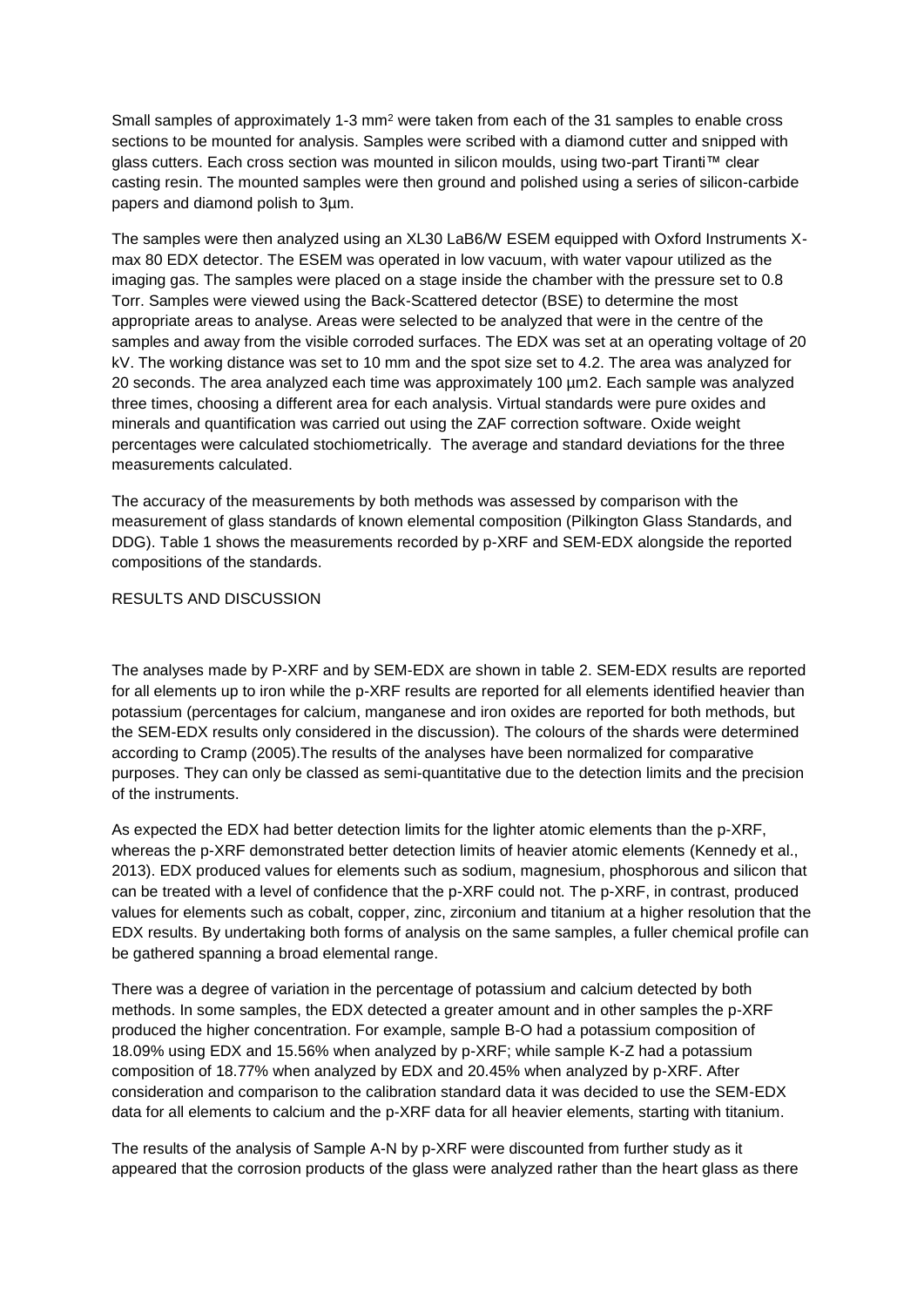was a very low overall total, only 1.38% K<sub>2</sub>O (when the content with EDX was over 18%) and a high manganese concentration of 8.95%. Manganese has been shown to be enriched in corrosion crusts (Perez y Jorba and Bettembourg, 1991)

Plain 'white' Glass

The 'white' glass fragments range from pale green to a pale aqua blue in colour. All are potash-limesilica 'forest glass' composition. Potassium levels range from 11-20%, while calcium ranges from 12- 28%. Most samples show between 1-3% of sodium present, 5-8% of magnesium and 1-3% of aluminium. This is broadly consistent with work by others analyzing European Medieval glass (Brill, 1992; Brill and Pongracz, 2004).

Figures 3 and 4 show that the white glasses appear to have been made using a wide range of recipes, many similar to the base glass recipes used for the coloured glass. This is unlike work on the John Thornton window at York Minster (dated to 1405-08) where the white glass is easily distinguished from coloured glass on similar plots (Freestone et al., 2014). At York it is therefore suggested that the white glass was made in England and the coloured glass on the continent. Although white glass was known to have been made in the Weald of England as early as the 13<sup>th</sup> century (Crossley, 1994) and in Staffordshire from the 14th century (Meek et al., 2012) the analysis suggests that the continent is a more likely origin of the Elgin glass.

A method of dating forest glass from Central Europe has been proposed by Wedephol and Simon (2010). They studied the ratio of potassium and calcium in medieval and post-medieval German glass. They found that early Medieval (1000-1400) forest glass had a typical CaO:K2O ratio of 1, early wood-lime glass had a ratio of 1.9 and developed wood-lime glass from 1400-1600 A.D. had a ratio of 3.4. The lower ratio of the earlier glass suggests a higher quality of wood was used, but as the Medieval period progressed there was an increase in demand for wood, so more twigs and bark were used increasing the calcium content of the glass (Wedephol and Simon, 2010). It is possible that lime may have been deliberately added to the recipe, which increased the calcium content further.

The CaO:K<sub>2</sub>O ratio for the white glass from Elgin generally ranges from  $0.8 - 1.5$  suggesting that the glass is of an earlier date and consistent with the hypothesis that the glass was from  $13<sup>th</sup>$  century or early 14<sup>th</sup> century windows.

Brill and Pongracz (2004) analyzed glass from the French site of Saint-Jean-des-Vignes (Soissons) and compared the results with compositions of glass from other French, German and English sites. The glass from Soissons was dated archaeologically to the mid-13<sup>th</sup> century which means it could be of similar date to the Elgin assemblage. Three types of potash glass were identified (table 3). Type I is a low potassium glass with K2O levels of below 10%. There does not appear to be similar glass at Elgin. Type II and Type III glasses are separated by a comparison of CaO and  $K_2O$ , and a further comparison by MgO and P2O5. Type II has lower K (12-16%), higher Ca (18-23%) and lower Mg (3.8- 4.8), while Type III has higher Potassium (15-21%), lower calcium (13-17%) and higher magnesium (4.4-6.6%). Brill and Pongracz (2004) conclude that the various compositional types are long-lived and that 'differences in composition are more a matter of geography than date'.

When applying this categorization to the Elgin samples it appears that the majority (Group 1) fall into the Type III band with a CaO:K<sub>2</sub>O ratio of between 0.8 and 1.2. Based on the cluster analysis of glass from 32 sites in Europe, Brill and Pongracz (2004) contend that Type III glass are of a compositional type found in both English and French contexts between 1200-1400 A.D. Wedepohl (2010) states that glass from English and French glass houses often contained a greater proportion of phosphorous and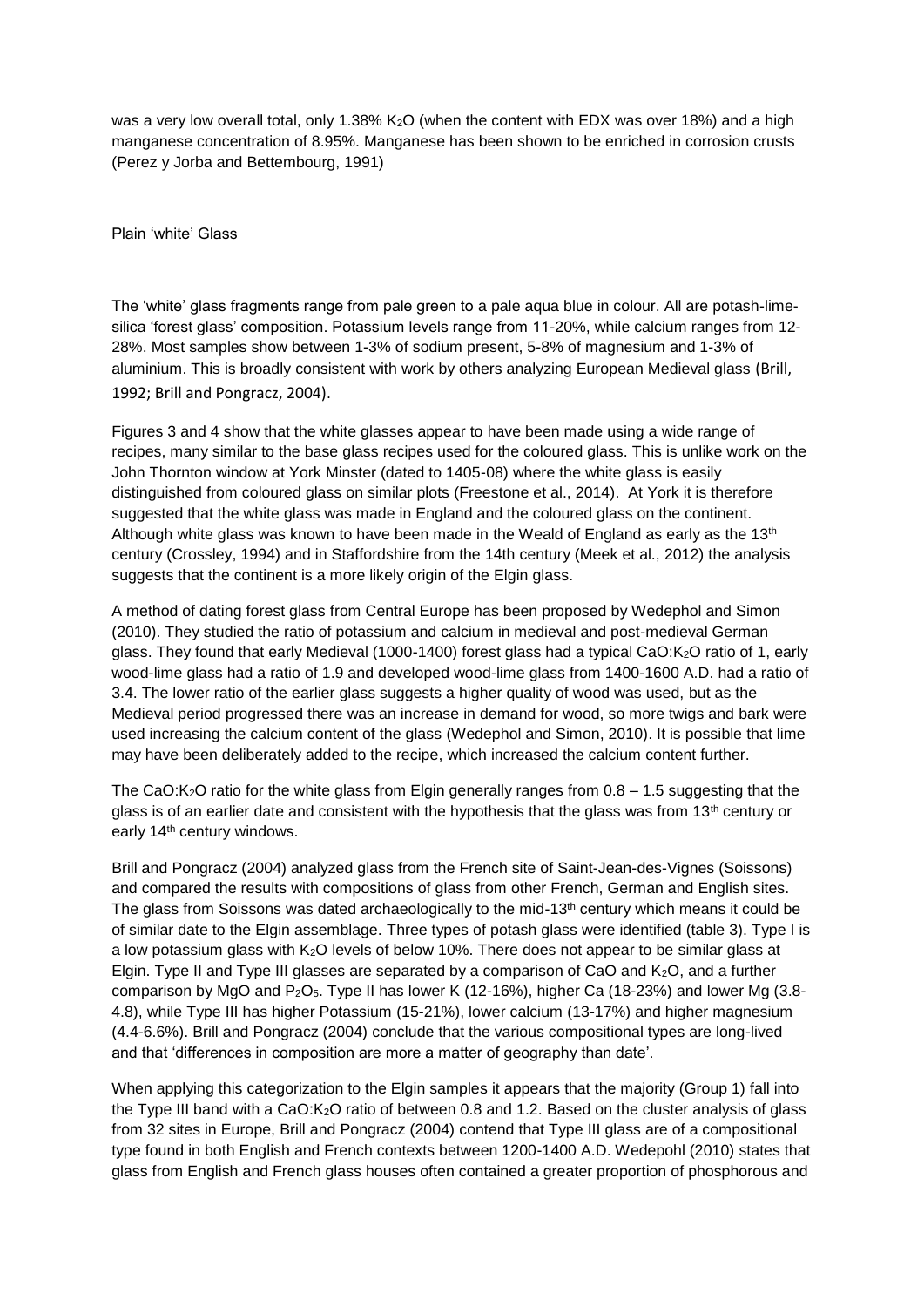magnesium than wood ash glass produced in Germany. He attributes the greater amount of these elements to the use of fern and bracken or lower quality wood as the main alkali source. The high level of both these elements in Group 1 glass would support their production in France.

Group 2 has higher CaO:K2O ratio, greater than 2 and comparable with Brill and Pongracz Type II glass. This group also has lower phosphorus suggesting they were made from better quality or purified raw materials. Wedepohl (2010) suggests glass of this type was more likely made in Germany using beech or oak trees.

There is a further group of 'white' glass from Elgin (Group 3), that while being similar to Brill-Pongracz type III, being rich in potassium (>20%) they are different in having a very low CaO:K<sub>2</sub>O ratio of around only 0.7. The two brown glasses also fall into this group.

Previous analysis of nine fragments of glass from Elgin, alongside three fragments from Melrose, St Andrew's and Holyrood, by Tennent et al. (1984) using Atomic Absorption spectroscopy and subsequently included in statistical analysis by Rauret et al. (1987) showed that they did not form a compact group compositionally when interrogated by cluster analysis. Assemblages from Ulm (Germany), Avignon (France) and York (England) formed compact defined clusters when analyzed by principle component analysis suggesting the glass was made at a small number of sites. Hierarchical clustering analysis confirmed the inhomogeneity of the Scottish fragments. This is paralleled in the current analysis which suggests that the 'white' glass at Elgin came from a variety of sources and not from a single production site.

Coloured Glass

A plot of calcium vs potassium highlights that the different colours of glass appear to form clusters (figure 3) with similar colours having a comparable base glass composition. This suggests that each colour was made with a different base glass recipe, rather than simply by the addition of colourants to a 'white' glass. Each colour will be discussed separately below.

# Blue Glass

The blue glass can be split into two groups; B1 comprising three shards and Group B2 comprising two shards. Visually B1 are a dark-blue colour, while Group B2 are light-blue. Early Medieval blue glass has often found to be made from sodic plant ash (O'Connor and Haselock, 1977), but the ones found at Elgin are all potassic glass suggesting they were made in Western Europe after 1168, when cobalt mines were first discovered in Germany and glass makers were not reliant on colourant sources from the east.

Group B1 has a CaO:K<sub>2</sub>O ratio of 1.2 whereas Group B2 has a higher CaO:K<sub>2</sub>O ratio of 2.5.

Group B1 has cobalt present in twice the amount of Group B2 (being 0.12-0.13% compared to 0.06- 0.07%), which would produce the darker blue colour. The cobalt/copper ratio can also be used to separate the two groups with group B1 having a Co:Cu ratio of 0.35-0.45 while Group B2 has a ratio of 0.7. Zinc and lead are also present in twice the concentration in group B1. Group B2 appears to be made from an early wood-lime glass as classified by Wedephol and Simon (2010) or with compositions similar to glass made in Germany. The B2 glass also has lower levels of magnesium and phosphorus than all the other glass samples analysed – again suggesting a German rather than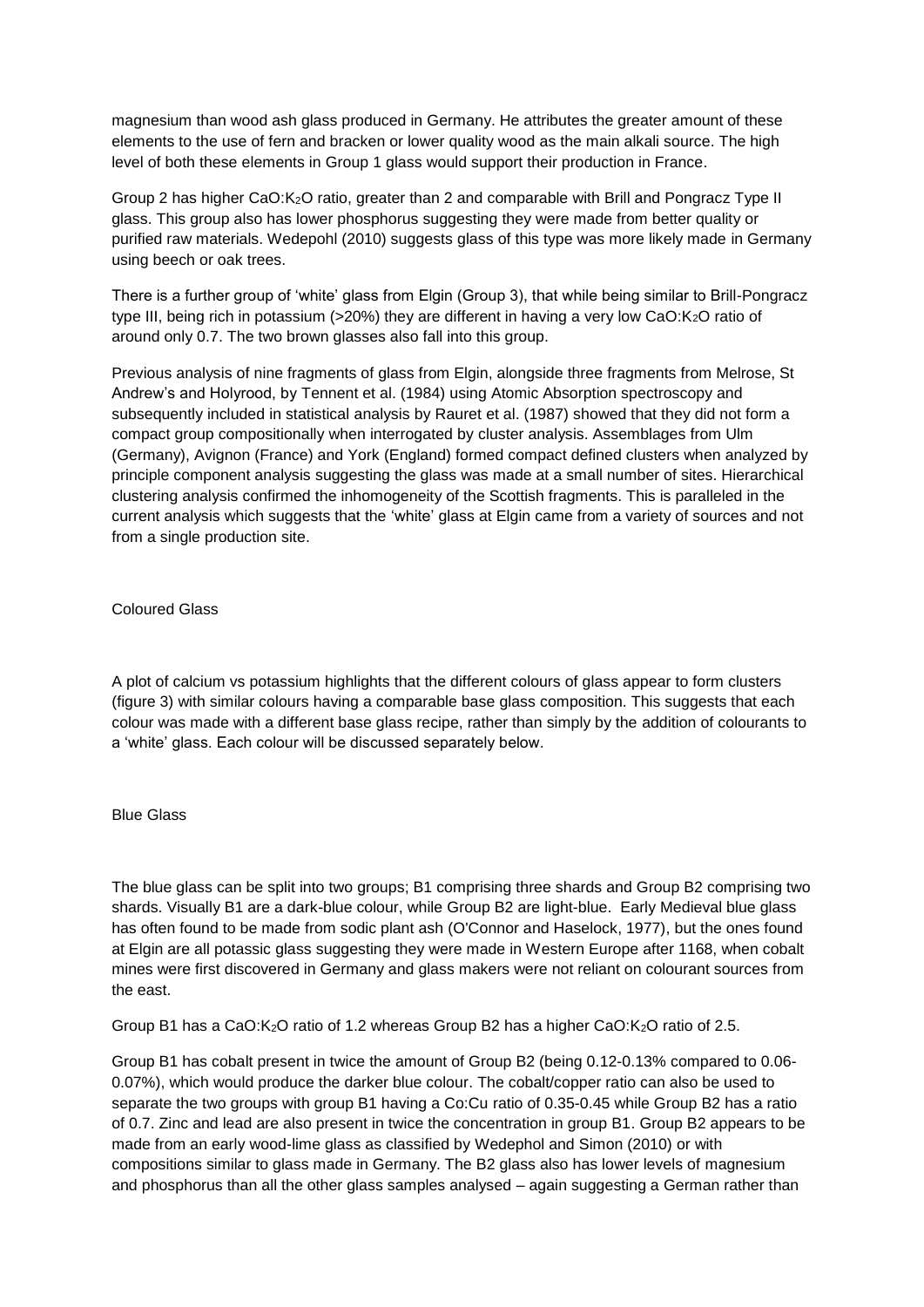a French origin. The higher strontium and barium in group B2 is likely to originate from the copper source used as a colourant.

The difference in both the main glass composition and the proportions of colourants used suggest that the two different tones of blue were made in different locations, with both a different base glass and different colouring additives. Group B2 has a particularly distinct composition with a composition suggesting it was more likely made in Germany.

Green

Three shards of mid/dark green glass were analysed. These had relatively low levels of both potassium and calcium compared to the other colours and form a clear compositional grouping on all three graphs despite varying in the tone of green. The predominant colouring agent was copper being present at between 3.64-4.97%. All three samples also have a significantly high percentage of lead of between 0.8-1.74%. It is probable that the lead is added alongside the copper in the form of leaded copper alloy filings which would be added a glass melt to produce the strong green colour as in the recipes of Theophilus (Dodwell, 1961). Despite being different tones, the greens are likely to have been made in the same location as each other.

Brown

The two brown glass shards both have lower calcium  $\left($  <16%) and much higher potassium (> 18%) compared to the majority of other shards, indeed having a CaO:K2O ratio of only 0.7. The two brown glasses were also notable for their high concentration of both phosphorous (>5%) and magnesium (5- 7%) probably linked to the ash source. This could suggest a French source and the use of bracken or fern as the main flux.

# Red

When studied under an optical microscope it can be seen that the red glass is made from a series of striated glass layers according to the description of Spitzer-Aronson (1986) and (2014). 'Flashed' glass, where a single (or sometimes double) layer of red glass is on top of a clear sheet, is thought to have been in use from the late 14<sup>th</sup> century while the use of the multi-layered glass technology, as seen in the Elgin glass, again suggests an earlier date for production. Copper is present at around 0.46%. Kunicki-Goldfinger et al. (2014) suggest that this type of glass was made by mixing a molten copper blue glass and a colourless glass in a crucible before blowing the glass into sheets. The red glass is not present in just flat layers but also concertinaed with the red layers folded in on themselves, which would support this conclusion. Further heat treatment would cause the precipitation of copper nano-particles producing the red colour.

# GRISAILLE PAINT

The grisaille paint layer is a dark or chestnut brown colour and was analysed on 4 shards, all of which were stylistically dated to the 13<sup>th</sup> century. As the grisaille paint is heterogeneous in nature, it is more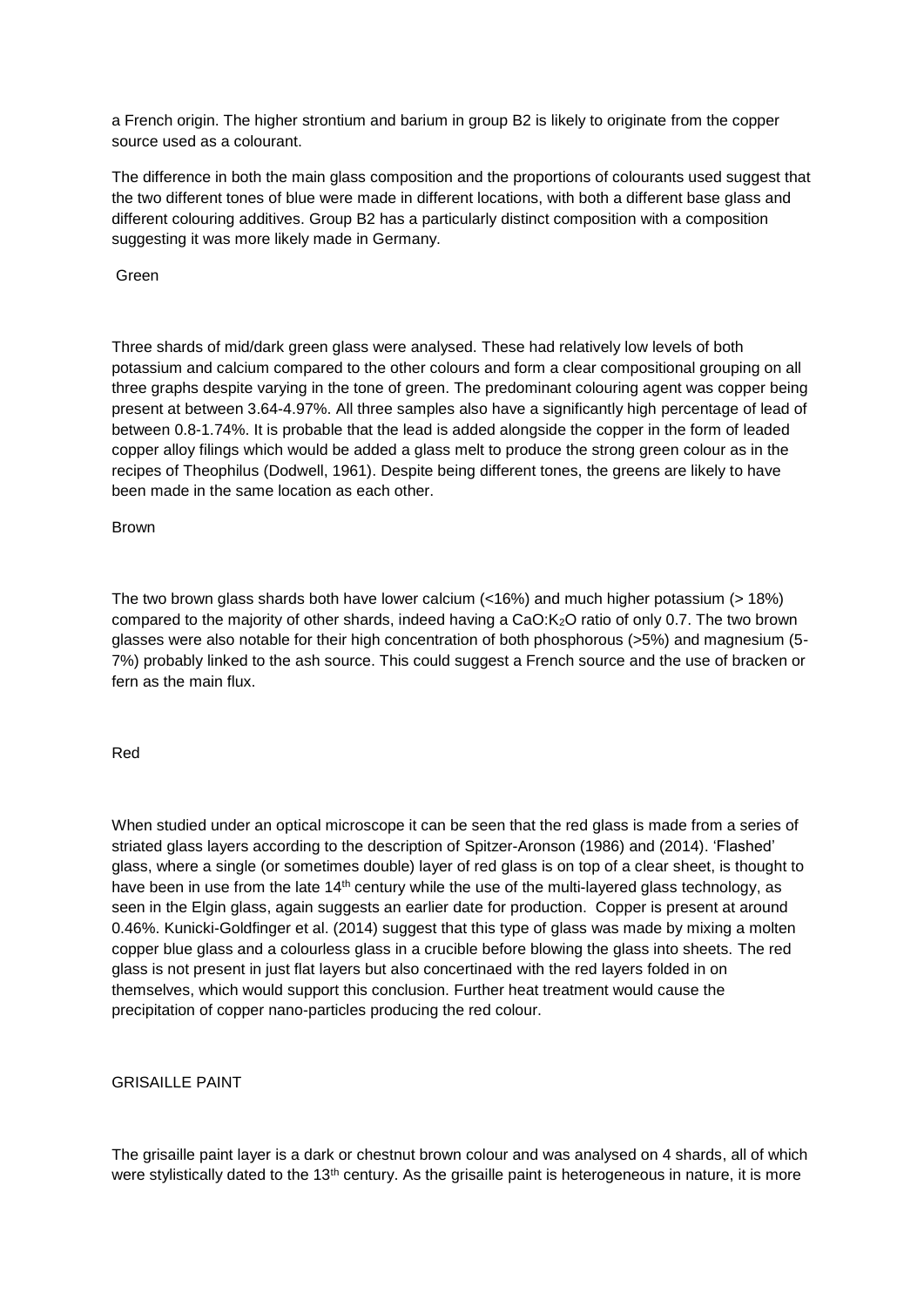problematic to determine a mean composition. Areas were chosen that were more 'glassy' to calculate the bulk composition, but individual grains and particles were also analysed for further study. The composition is similar to a potash glass but relatively high in lead (15-23%) and iron (2-7%). The ground iron oxide pigment, lead and scrap glass would have been ground together and mixed with an organic binder, such as egg white. It was then used as a paint and the decoration applied with brushes before being fired in a low temperature furnace as described by Theophilus (Dodwell, 1961). The lead-rich silica would melt at a much lower temperature than the body of the glass, allowing it to fuse and form a glassy phase that adheres to the surface. The Back Scattered Electron image (figure 5) shows the bright white lead rich paint layer sitting on top of the corrosion layer.

Although it is similar in composition to grisaille paint analysed on  $13<sup>th</sup> - 14<sup>th</sup>$  century glass from Saint Chapelle in Paris, Saint-Urban at Troyes and Cologne Cathedral (Verita, 2009), the Elgin grisaille has significantly less lead (compared to 50-70% in the European examples) and a greater proportion of potash and silica. The Elgin grisaille is also richer in iron and elements associated with potash glass – such as aluminium, magnesium and calcium, suggesting it was made from different proportions of ingredients than the glass on the continent. This may be due to local Scottish production of the paint. It should be noted however, that few studies have been carried out on the corrosion of the grisaille paint in an archaeological context and the effect this would have on composition. It could be expected that the alkaline ions would be preferentially depleted, as in the glass itself and therefore depleted in potassium compared to the European examples which were still installed in windows. Verita (2009) studied the chemical weathering of lead-silica glass in the atmosphere and found that lead became depleted on the surface, and depletion of lead may also occur in more acidic burial environments, which may account for the lower lead composition.

The accepted method of production is that the sheet glass would be cut, painted and formed into the windows close to the site where the windows were to be installed. There is no archaeological evidence in Scotland of this activity but if this was the case the source of the pigment and the preparation of the paint layer may have been local to the site. Assessment of the painted decoration by Graves (1985) suggested that the glass was painted nearby by a local artist, but this analysis provides the first evidence that the paint itself was manufactured locally.

# **CONCLUSIONS**

Here we report on the scientific analysis of the largest assemblage of Scottish medieval window glass yet studied. The compositional analysis of the glass from Elgin Cathedral is consistent with the glass being of a 13<sup>th</sup> century date, as suggested by the decoration.

The results suggest that glass was imported from a number of different manufacturing locations in Europe in the 13th century. At least two compositional types of white glass could be distinguished. The majority of the glass is typical of Type III glass composition identified by Brill and Pongracz (2004), and also containing high levels of phosphorous which suggest it was made in  $13<sup>th</sup>/14th$  century France. A second group of glass has composition more typical of German glass from this period.

Different colours of glass were not made from a single base glass composition, by adding independent colourants or changing the redox conditions, but were made using different base glass compositions, probably at different locations. For example, two distinct blue glasses have been identified, with different base glass compositions and different colourants used to produce different shades.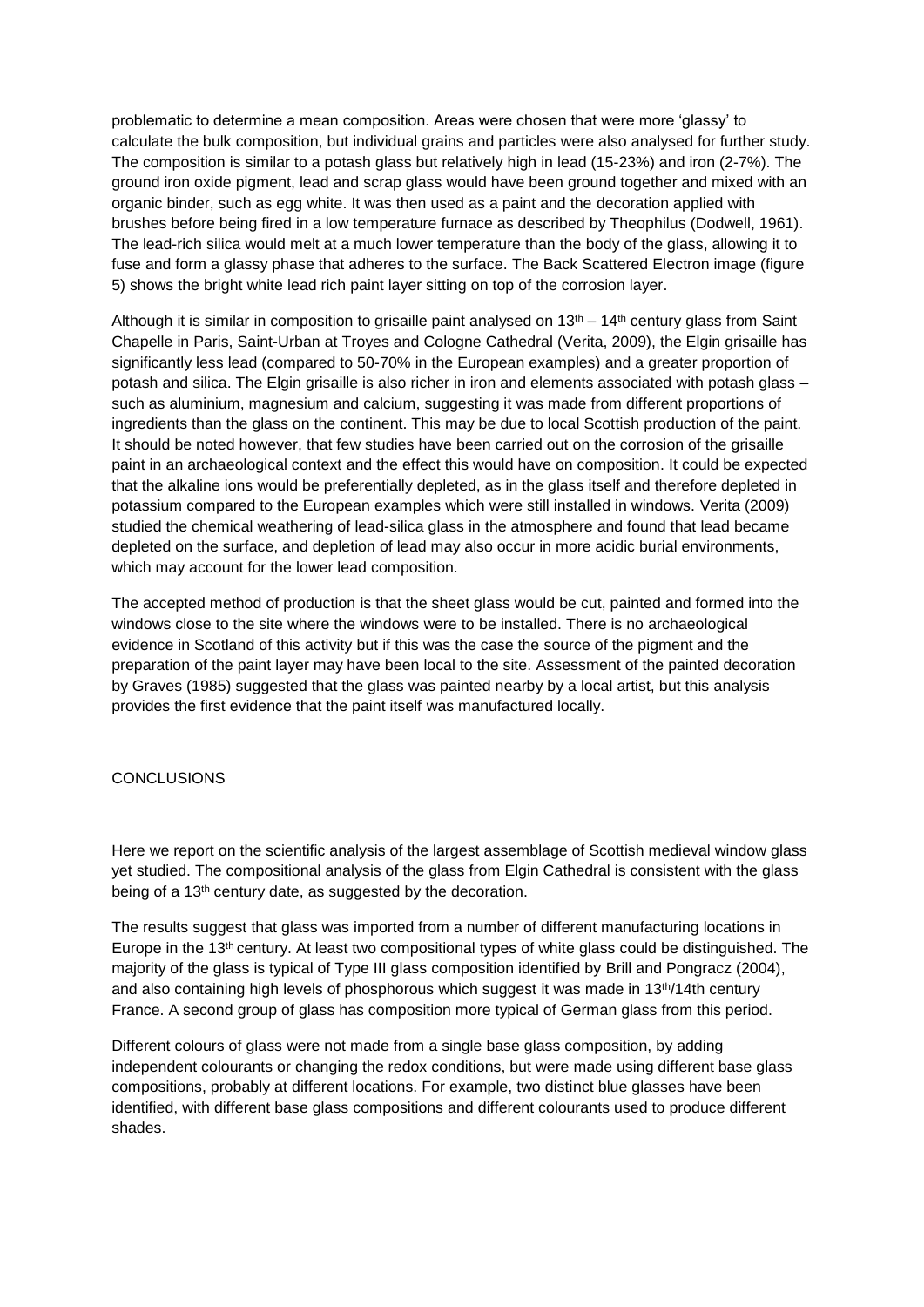It is therefore concluded that the glass used to glaze the windows at Elgin Cathedral during the 13<sup>th</sup> century was sourced from a number of locations. Both white and coloured glass came from at least two continental suppliers and possibly more.

The Elgin grisaille paint composition shows significant differences from paint analysed in churches in France and Germany, to suggest that it could have been prepared in Scotland.

# ACKNOWLEDGEMENTS

We would like to thank Elgin Museums for access to the collections and Historic Environment Scotland for access to the p-XRF and laboratory facilities. CJK would like to acknowledge the Carnegie Trust for the Universities of Scotland for financial support (Trust reference 70445). This work was carried out as part of PhD research funded by a James Watt Scholarship at Heriot-Watt University.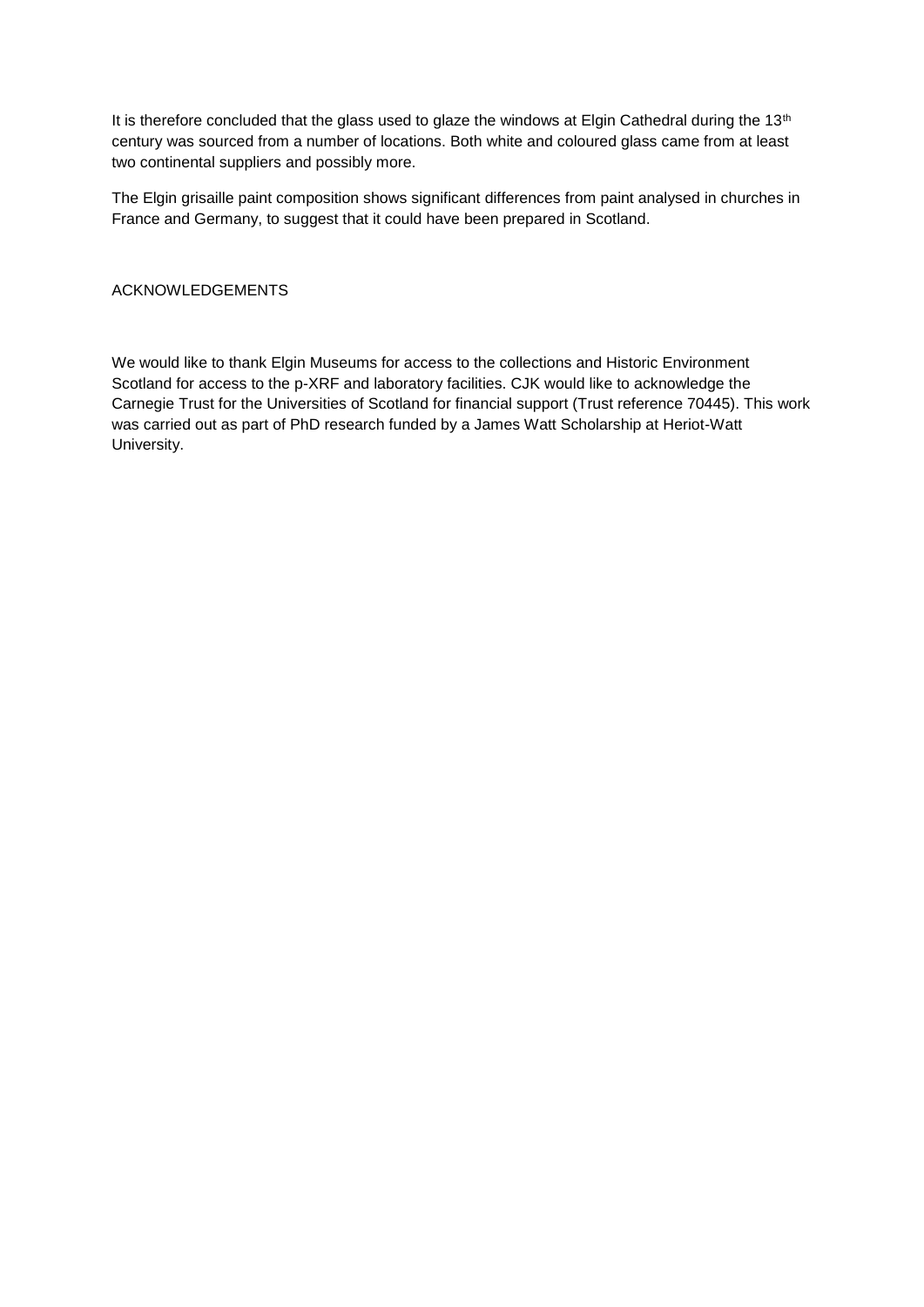# REFERENCES

- Brill, R. H., 1992, Chemical Analysies of some ancient glasses: Proceedings of the 8th International Congress on Glass, p. 47-68.
- Brill, R. H., and P. Pongracz, 2004, Stained Glass from Saint-Jean-des-Vignes (Soissons) and Comparisons with Glass from other Medieval sites, *Journal of Glass Studies*, **46**, 115-44.
- Brown, S., and D. O'Connor, 1991, Glass Painters: London, British Museum Press.
- Cramp, R., 2005, Wearmouth and Jarrow Monastic Sites: London, English Heritage.
- Crossley, D. W., 1994, The Wealden Glass Industry Re-visited, *Industrial Archaeology Review*, **17**(**1**), 64-74.
- Dodwell, C. R., 1961, Theophilus De Diversis Artibus: London, Thomas Nelson and Sons.
- Fawcett, R., and R. Oram, 2014, Elgin Cathedral and the Diocese of Moray: Edinburgh, Historic Scotland.
- Freestone, I. C., J. Kunicki-Goldfinger, H. Gilderdale-Scott, and T. Ayers, 2014, Multidisciplinary Investigation of the windows of John thornton, focussing on the Great East Window of York Minster: The Art of Collaboration: Stained-Glass Conservation in the 21st Century, p. 151- 158.
- Graves, C. P., 1985, Scottish Medieval Stained Glass, University of Edinburgh.
- Graves, C. P., 1996, The Window Glass, in *Further Excavations at the Dominican Priory, Beverley, 1986 - 90*, 127-141, M. Foreman, ed., Sheffield Academic Press, Sheffield.
- Graves, C. P., 2002, Window Glass, in *Spynie Palace and the Bishops of Moray*, J. H. Lewis, and D. Pringle, eds., Society of Antiquaries of Scotland, Edinburgh.
- Hall, D. E., A. D. S. MacDonald, D. R. Perry, and J. Terry, 1998, The archaeology of Elgin: excavations on Ladyhill and in the High Street, with an overview of the archaeology of the burgh, *Proceedings of the Society of Antiquaries of Scotland*, **128**, 753 - 829.
- Kennedy, C., K. R. Murdoch, and S. Kirk, 2013, Characterisation of Archaeological and in situ Scottish Window Glass, *Archaeometry*, **55**(**3**), 465-478.
- Kunicki-Goldfinger, J. J., I. C. Freestone, I. McDonald, J. A. Hobot, H. Gilderdale-Scott, and T. Ayers, 2014, Technology, Production and Chronology of Red Window Glass in the Medieval period – Rediscovery of a Lost Technology, *Journal of Archaeological Science*, **41**, 89-105.
- MacGibbon, A., and T. Ross, 1896, The ecclesiastical architecture of Scotland from the earliest Christian times to the Seventeenth Century: Edinburgh.
- Marks, R., 1993, Stained Glass in England During the Middle Ages: Toronto, Routledge.
- Meek, A., J. Henderson, and J. A. Evans, 2012, Isotope analysis of English forest glass from the Weald and Staffordshire, *Journal of Analytical Atomic Spectrometry*, **27**(**5**), 786-795.
- Murdoch, K. R., 2013, Elgin Cathedral Glass.
- O'Connor, D. E., and J. Haselock, 1977, The Stained and Painted Window Glass, in *The History of York Minster*, G. E. Aylmer, and R. Cant, eds., Oxford.
- Perez y Jorba, M., and J.-M. Bettembourg, 1991, Opacification des verres médiévaux: rôle du manganèse, in *Technique et science: les arts du verre: actes du colloque de Namur: 20-21 octobre 1989*, 119-125, Collection Bibliothèque de la faculté de philosophie et lettres, Presses Universitaires de Namur, Namur, Belgium.
- Rauret, G., E. Casassas, F. X. Rius, and M. Munoz, 1987, Cluster analysis applied to spectrochemical data of European Mediaeval stained glasses, *Archaeometry*, **29**(**2**), 240-249.
- RCAHMS, 2015, Elgin, North College Street, Elgin Cathedral And Burial Ground, **27/05/2015**.
- Simpson, D. W., 1965, The Ancient Stones of Scotland: London, Robert Hale.
- Spencer, H. M., and C. Kennedy, 2015, Medieval Window Glass in Scotland: Annales of the 19th Congress of the International Association for the History of Glass.
- Spitzer-Aronson, M., 1986, Analytical and historical research on medieval multi-layered copper red glass: Archaeometry '86: proceedings of the 25th International Symposium, p. 671-676.